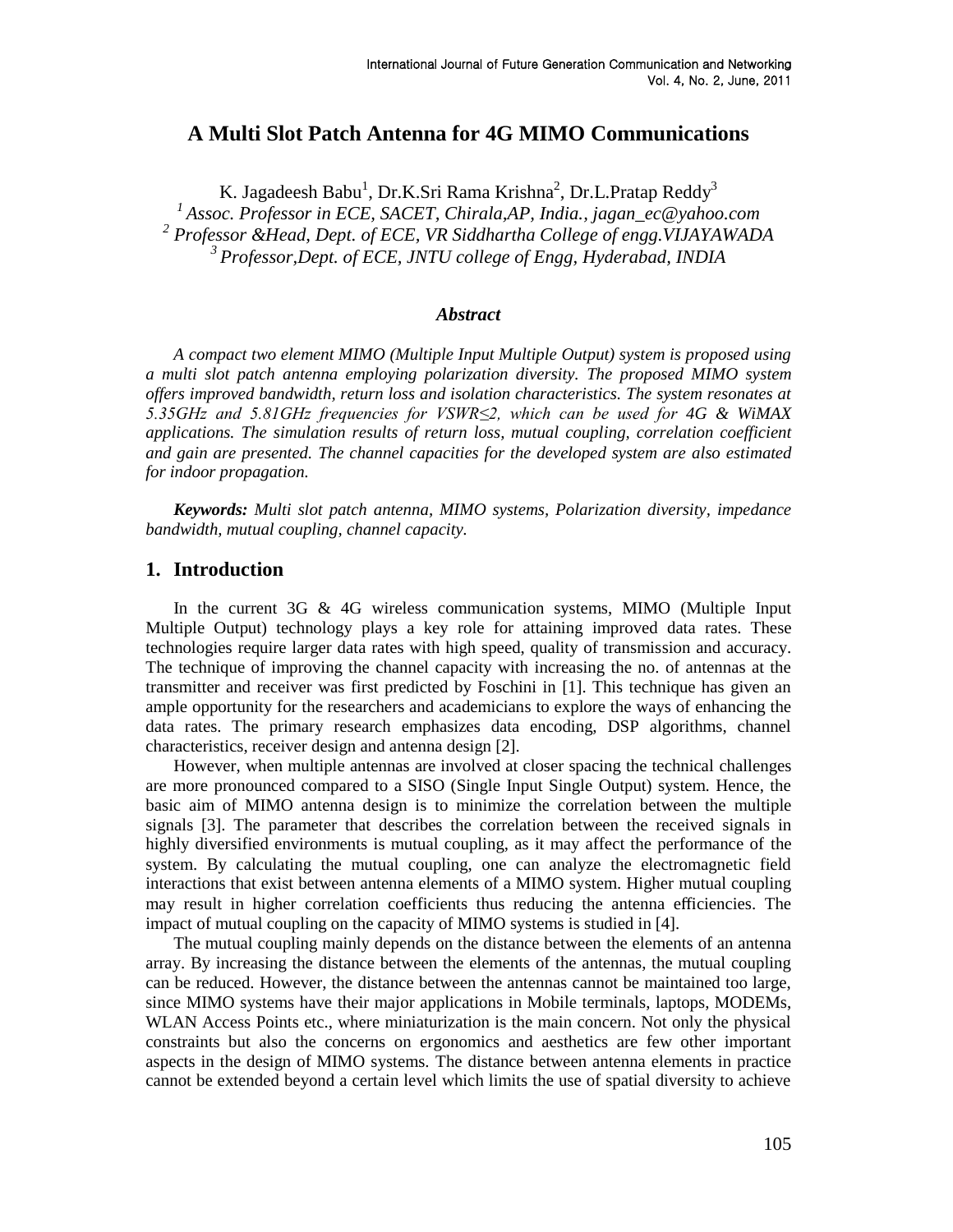the desired spectral efficiencies and transmission qualities. As an alternative solution to achieve compactness in MIMO systems, the use of pattern diversity [5, 6], multimode diversity [7], and polarization diversity [8] techniques in conjunction with space diversity are discussed in the literature.

In the present letter, the orthogonal polarization concept is applied to the proposed multi slot patch antenna yielding better results in terms of return loss, mutual coupling and impedance bandwidth. The designed system resonates at 5.35GHz and 5.81GHz frequencies for VSWR≤2.The measured mutual coupling between the antenna elements is small and is less than -27dB. The antenna design is simulated using the FEKO EM simulator. In section 2, the proposed antenna geometry is presented and in Section 3 the two element MIMO array system is presented with simulation results. In section 4, the channel capacities are estimated for  $1 \times 1$ ,  $2 \times 2$  and  $4 \times 4$  MIMO systems in the indoor propagation environment. The final conclusion of the paper is given in Section 5.

# **2. Antenna Design**

The primary objective of the antennas used in MIMO systems is to improve the bandwidth of the patch antenna.The bandwidth of microstrip antenna can be increased by using air as the substrate. However, dielectric substrate is preferred, if compact antenna size is required . A few techniques can be applied to improve the microstrip antenna bandwidth. These include introducing parasitic element either in coplanar or stack configuration, increasing the substrate thickness and modifying the shape of a patch by inserting slots. The last approach is particularly attractive because it can provide excellent bandwidth improvement and maintain a single-layer radiating structure to preserve the antenna's thin profile characteristic. In the present work, incorporating extra slots in the patch is adopted for achieving higher bandwidths.

A normal E shaped patch antenna, which can be used for WLAN applications is shown in Fig. 1.The various parameters of the patch can be modified to get different resonant frequencies. This antenna was modified by taking two more slots at the edges of the patch as shown in Fig.2. The multi slot patch antenna is designed with the following dimensions on a ground plane of area 27×30 mm(all dimensions are taken in mm).

### **(L, W, h, Ls) = (17.2, 20, 3.2, 10) W1=5.9, Wt=6.2, Ws=1.0**

The dimensions d1 and d2 of the patch in the proposed multi slot patch antenna are taken as 2mm and 4mm respectively.



 **Fig. 1 Fig. 2**

 **(E Shaped Patch Antenna) (Modified Multi Slot Patch Antenna)**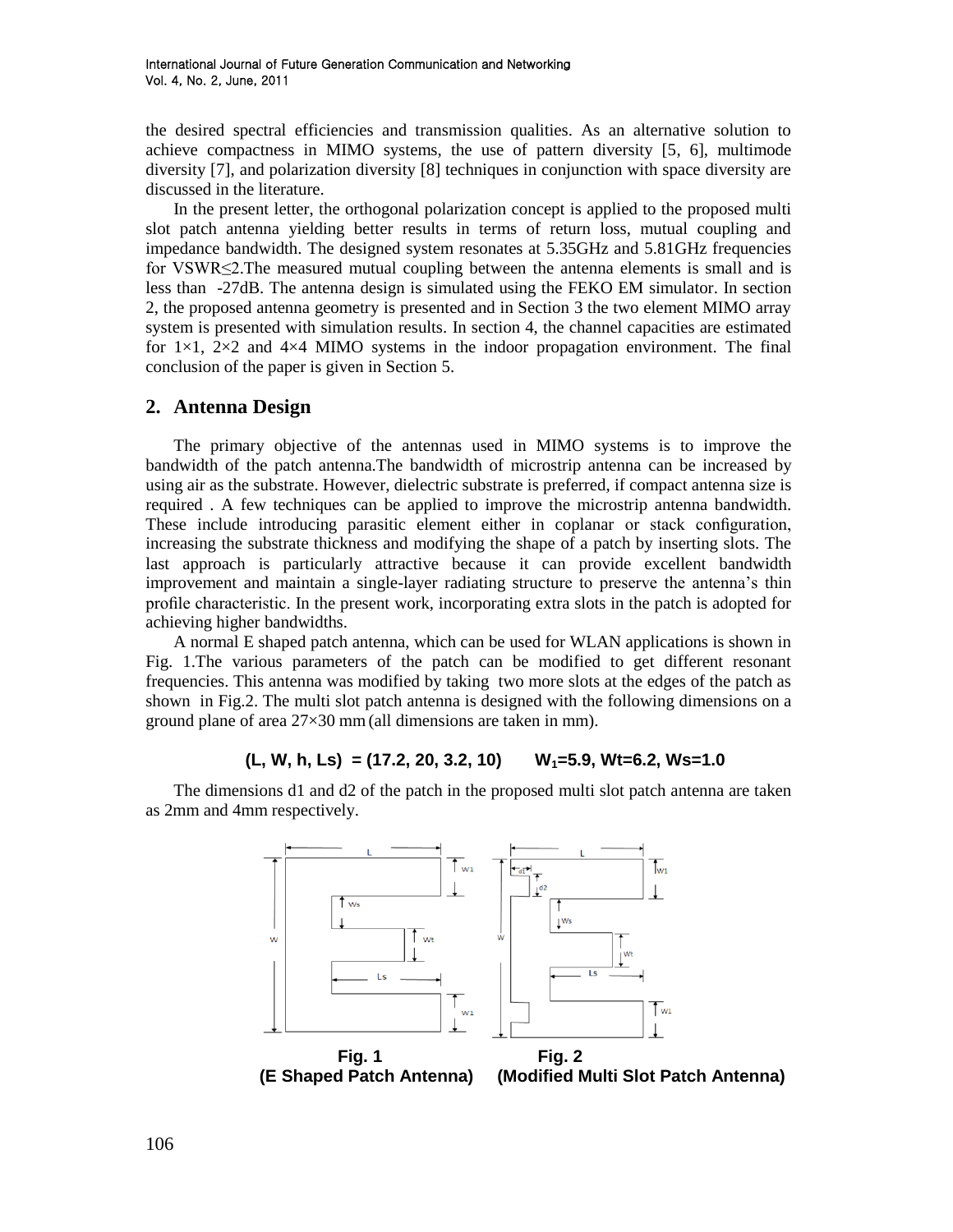For the design of this antenna, the substrate RT/duroid® 5870 /5880 of thickness 3.175mm and with low permittivity  $(\epsilon_{r}=2.2)$  value is selected. The proposed modified patch antenna gives an improved bandwidth from 7% to 16% and an improved return loss.The reason for the improvement in the bandwidth is due to the increase in the lengh of the current path, when extra slots are incorporated in the patch. The proposed antenna resonates at the two frequencies 5.35GHz and 5.81GHz as shown in Fig.3. This dual band operation with less mutual coupling is useful for Wimax(Wireless interoperability for microwave access) applications. Hence, this antenna was selected for the design of a two element MIMO array system employing polarization diversity, which is discussed in the following section.



**Fig 3. Comparison of Return Loss Between the Normal E Patch and Modified E Patch Antenna**

## **3. Two Element MIMO Array with Polarization Diversity**

The main design criteria for MIMO system engineers in developing small electronic modules is mutual coupling, which mainly arises due to the smaller spacing between the elements. However, when multiple antennas are involved at closer spacing the design issues are more complicated compared to a SISO (Single Input Single Output) system. The mutual coupling mainly depends on the distance between the elements of an antenna array. By increasing the distance between the elements of the antennas, the mutual coupling can be reduced. However, the distance between the antennas cannot be maintained too large, since MIMO systems have their major applications in Mobile terminals, laptops, MODEMs, WLAN Access Points etc., where miniaturization is the main task. Hence, another means of achieving lesser mutual coupling is employing the diversity concept.

In [9], the authors presented the concept of various diversity techniques like, spatial diversity, polarization diversity and pattern diversity for MIMO systems. In all these techniques, the mutual coupling can be mitigated more with the use of polarization diversity. In a typical case of linear polarization diversity, signals are transmitted and received via horizontally polarized as well as vertically polarized antennas. The orthogonality of two distinct polarizations constructs independent and uncorrelated signals on each antenna and thus, leads to potentially a full-rank MIMO channel and a full rank MIMO channel obviously gives improved channel capacity.

An E shaped patch antenna is an ideal candidate for MIMO systems as two nearby E shaped antennas have lesser mutual coupling. In this paper, two such antennas are taken (in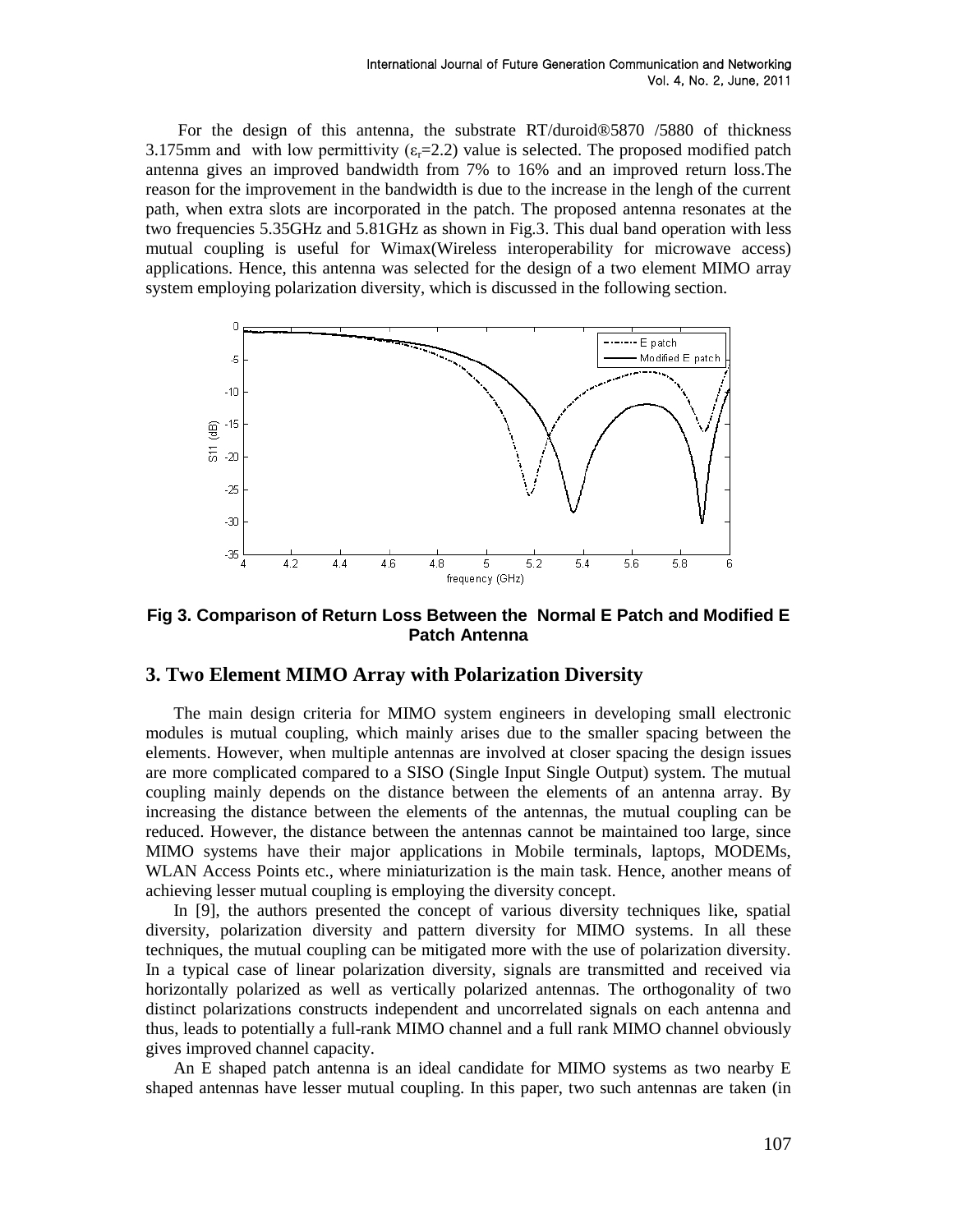this case, the modified E shaped patch antennas are considered) as shown in Fig 4. To achieve orthogonal polarization, one element is rotated to  $90^{\circ}$  with respect to its adjacent element as shown in the figure. Here polarization diversity is mainly considered as the results from [10], indicate that this technique improves the channel capacity with lesser spacing between the elements and also with lesser constraints on antenna configurations.

For the proposed MIMO system, the separation between the elements is 10 mm which is 0.17λ. This separation is much smaller compared to the conventional arrays which are separated by 0.5λ. For the proposed MIMO array the dimensions are taken same as that of the modified antenna mentioned in Section 2.The antennas are mounted on a substrate symmetrically with  $\varepsilon_r = 2.2$ , which in turn is mounted on a ground plane (PEC).



**Fig 4. Two Element MIMO System with Orthogonal Polarization**

The results are presented in the Fig 5. From the observed results it is evident that the proposed MIMO array exhibits improved return loss  $(s_{11})$  and excellent isolation properties  $(S_{12})$  at the resonant frequencies 5.35 GHz and 5.81GHz. The antenna gives the -10dB bandwidth of 16%. At the resonant frequencies the values of  $S_{11}$  are -27dB and -32dB respectively, which gives good impedance matching for the antenna.

The important parameter to be considered in the design is mutual coupling  $S_{12}$  which is < -27dB at both the resonant frequencies. This low value of mutual coupling suggests the proposed array system to be an efficient system in terms of isolation. Here, this value of mutual coupling is achieved only for a separation of  $0.17\lambda$ . In the proposed model, the bandwidth obtained (16%) is far better than the bandwidth obtained for the two element MIMO system (5%) discussed in [11] for almost with same return loss, mutual coupling and size.

The VSWR plot of the proposed MIMO array is presented in the Fig 6.The plot gives the desired values of VSWR at the resonant frequencies which are less than 2. The VSWR value is observed as 1.14 and 1.34 at the resonant frequencies 5.35GHz and 5.81GHz respectively, indicating improved matching conditions. The gain plot is shown in the Fig. 7 which gives the peak gain of 7dBi. The radiation patterns of the proposed antenna at the two resonant frequencies are shown in Fig 8. At the 5.4 GHz resonant frequency the main lobe magnitude is 1.9dB with an angular width of 132.8 degrees and the main lobe is directed along  $265^{\circ}$ direction. Similarly, at the second resonant frequency the main lobe magnitude is 0.9 dB with an angular width of 125.8 degrees and the main lobe is directed along  $0^{\circ}$  direction.

Another important parameter to estimate the performance of a MIMO system is the correlation coefficient, which can be calculated using the below given formula. From the plot,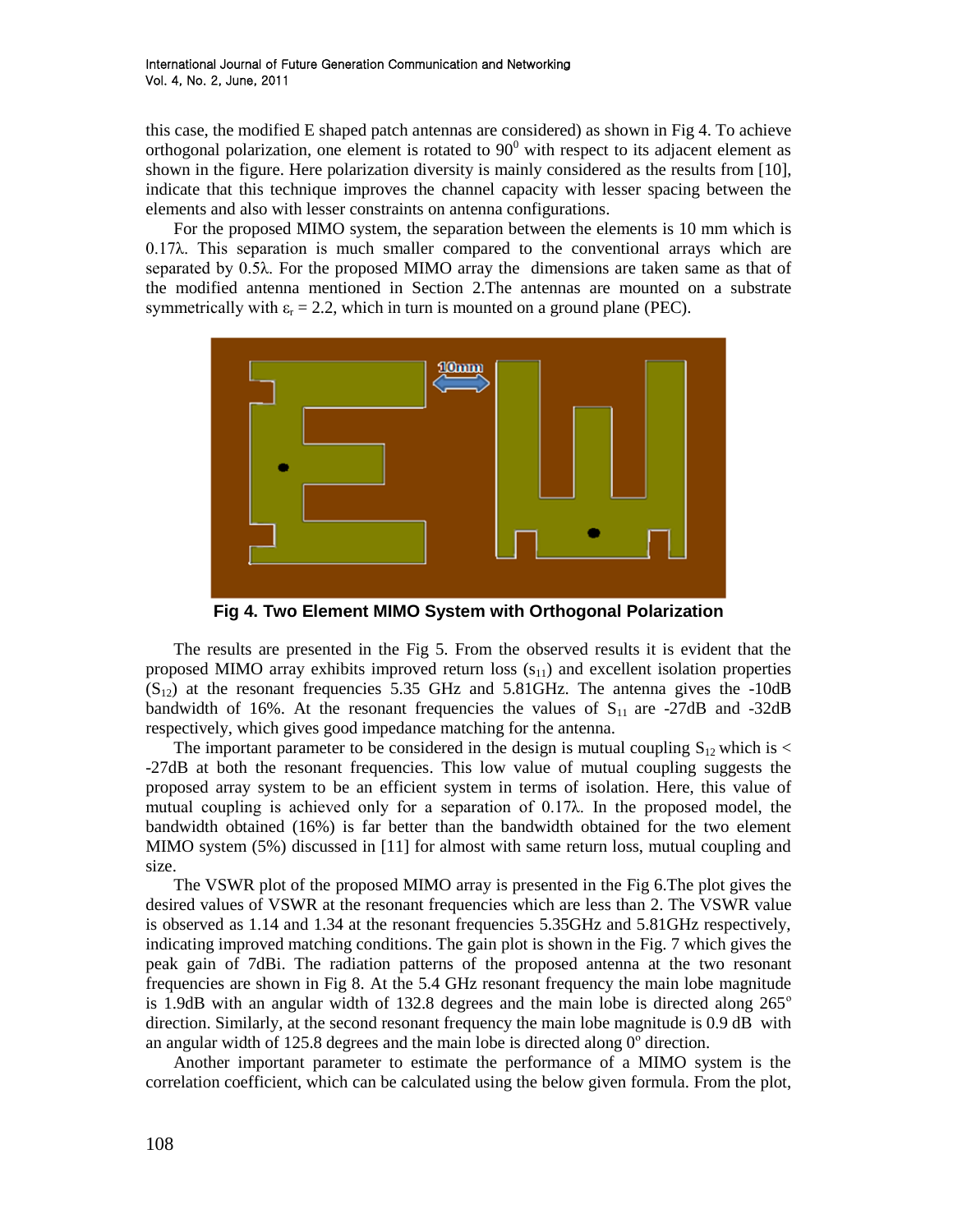it can be observed that the correlation coefficient is minimum at the resonant frequencies as shown in Fig. 9.



**Fig 5. S Parameters of Proposed MIMO Array**



**Fig 6. VSWR Plot**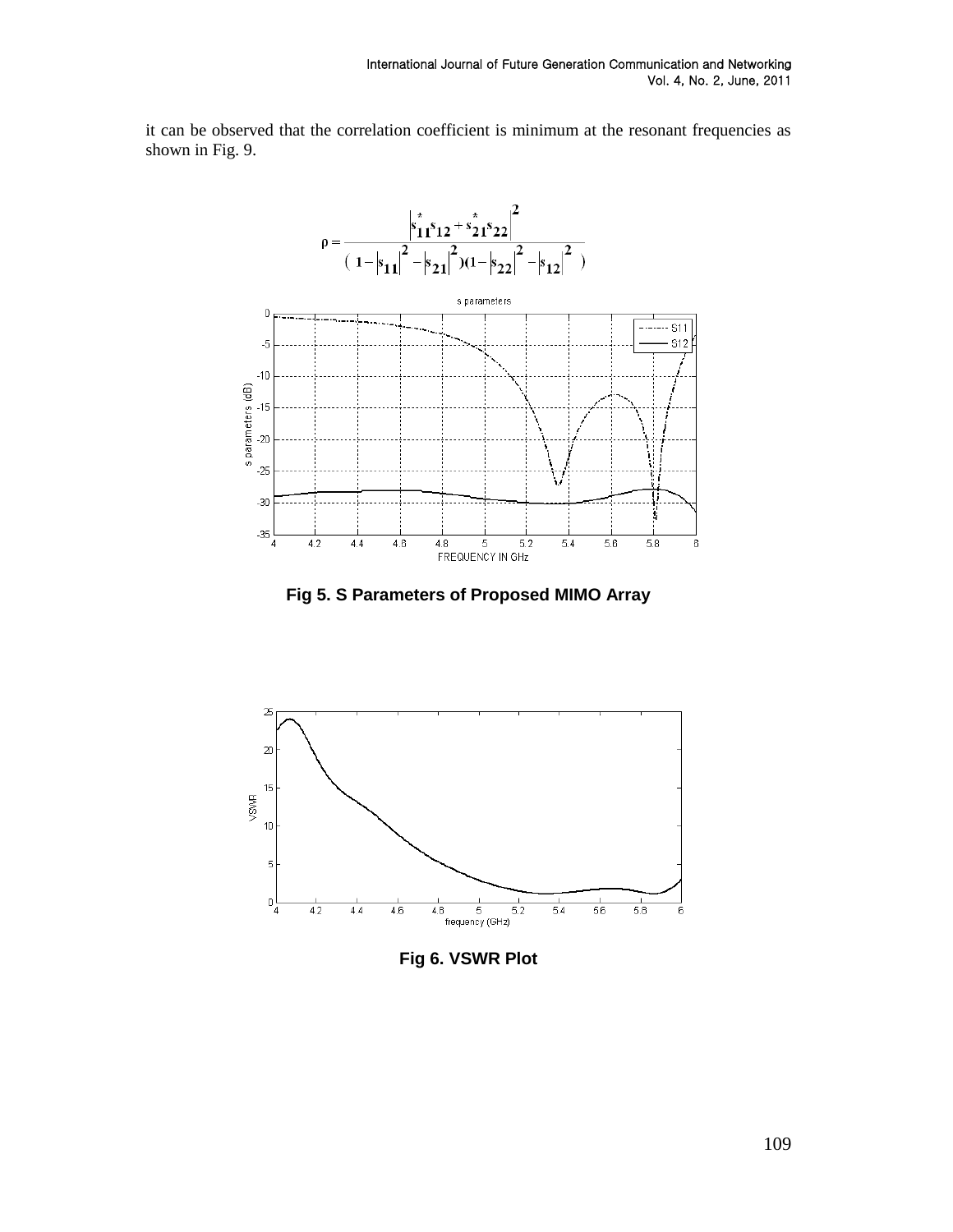International Journal of Future Generation Communication and Networking Vol. 4, No. 2, June, 2011



**Fig 8. Radiation Patterns of the Proposed MIMO Array at 5.35 GHz (b) 5.81 GHz**



**Fig. 9 Correlation Coefficient Plot of the Proposed MIMO Array**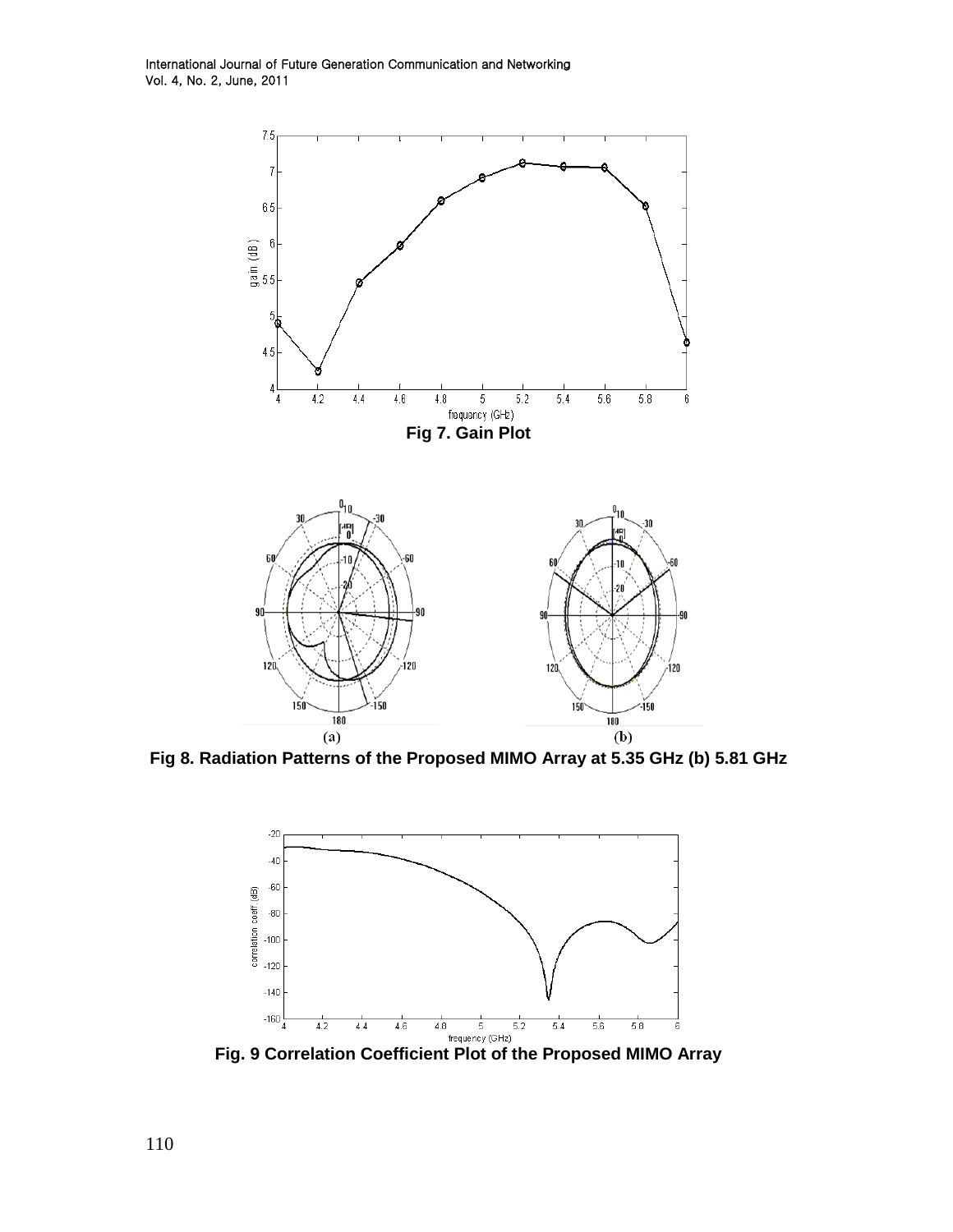# **4. Channel Capacity Calculations**

The main objective of the MIMO systems is to improve the channel capacity, by employing more no. of antennas at the transmitter and receiver side. In this section,  $1 \times 1$ ,  $2 \times 2$ and 4×4 MIMO systems are taken and their capacities are analyzed using ray tracing simulator, namely wireless Insite in the indoor propagation environment.

Then channel capacity of a MIMO system 
$$
[1]
$$
 can be calculated using the relation

$$
c(\xi) = \log_2 \det \left[ I_n + \frac{\xi}{n} H H^T \right] \text{bits/s} / Hz
$$

Where,

 $\xi$  = Signal to Noise ratio,

 $I_n$  = Identity matrix of order n

 $H^{\dagger}$  = Hermitian transpose of the H matrix (Channel Coefficient matrix),  $n =$  no. of antennas.

Channel parameter matrix or the H-matrix is computed by using the formula

$$
\mathbf{h}_{ij} = \sum_{\mathbf{k}=1}^{M} \sqrt{\mathbf{p}_{\mathbf{k}}} \cdot e^{i(2\pi/\lambda)l} k \cdot e^{i2\pi f \tau} k
$$

Where,

*M* = number of rays between transmitter and receiver,

 $f_0$  = carrier frequency,

 $P_k$  = received power from k<sup>th</sup> ray,

 $l_k$  = path length of the  $k^{th}$  ray and

 $\tau_k$ = time taken by the  $k^{th}$  ray to reach the receiver.

hij = complex path gain from j<sup>th</sup> transmitter to i<sup>th</sup> receiver.

 The measurements have been carried out by using the ray tracing simulator in an indoor propagation environment, which is shown in Fig. 10. The transmitters and receivers have been placed at various locations and channel capacity for each of the MIMO configurations have been calculated for different values of Signal to Noise ratio. The measured channel capacity for different values of SNR is shown in Fig. 11. From the figure, we can observe that the channel is capacity is improved with increasing the no. of antennas at both the transmitter and receiver.



**Fig 10. Indoor Propagation Environment**